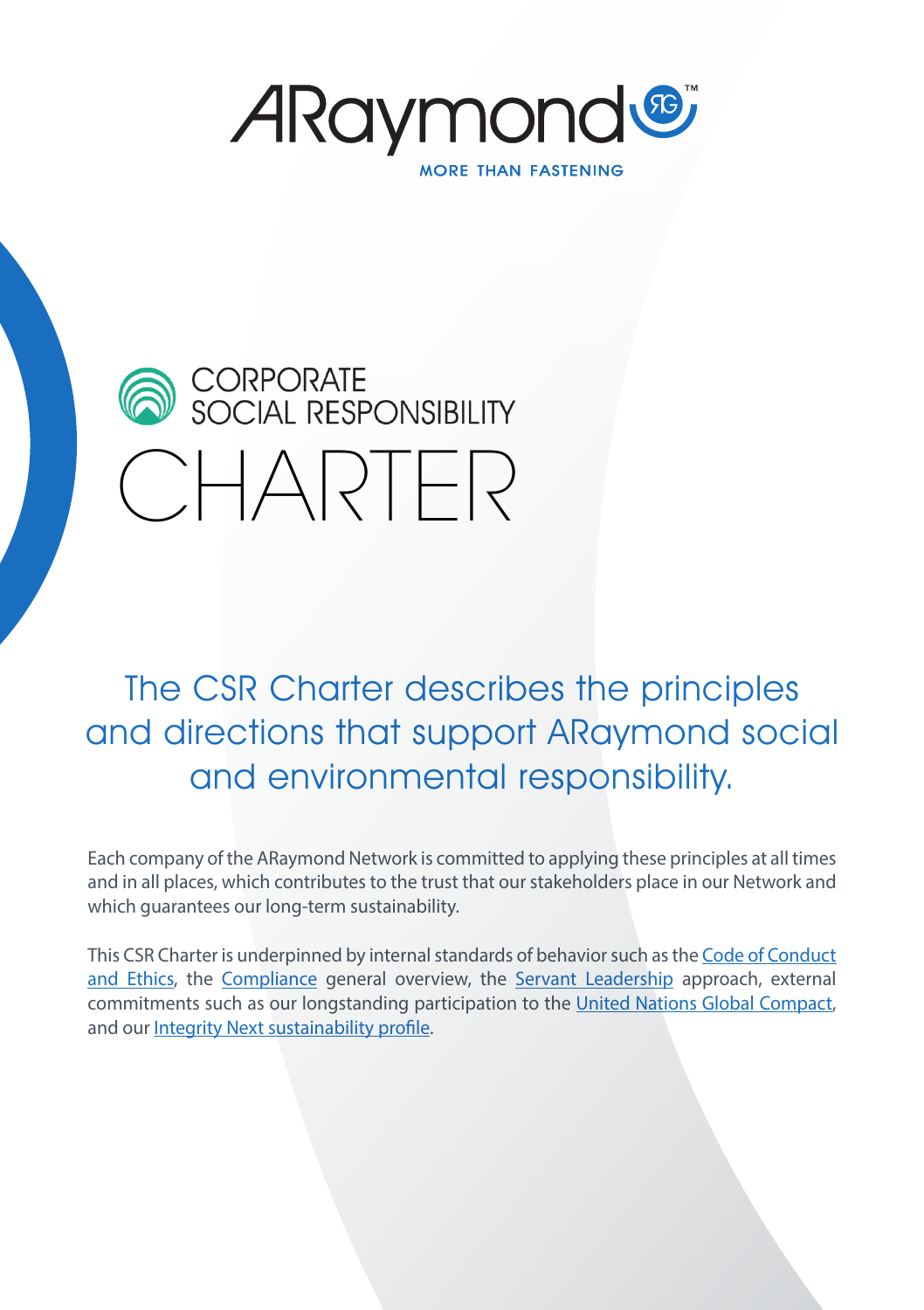

AS MEMBERS OF THE ARAYMOND NETWORK, WE BRING THE ARAYMOND VALUES INTO ALL THE DECISIONS AND ACTIONS WE MAKE.

**ARaymond CSR aims to create shared sustainable value in response to the needs of all its stakeholders: employees, shareholders, local communities, customers, suppliers, strategic partners, and the planet.** 

# **THEREFORE, ARAYMOND CSR DEVELOPS AROUND FIVE PILLARS:**

**OUR PLANET** We contribute to the preservation of our planet through meaningful creations and actions

**OUR SOCIETIES** We have a positive impact on human communities and surrounding territories

**OUR PEOPLE** We are an open collaborative network in which employees can thrive  $-$ .

**OUR BEHAVIOR** We strive to act with respect, integrity and care, in a climate of economic peace

**OUR VALUE CHAIN** We deliver innovative and sustainable solutions through value-driven supplier-customer collaboration -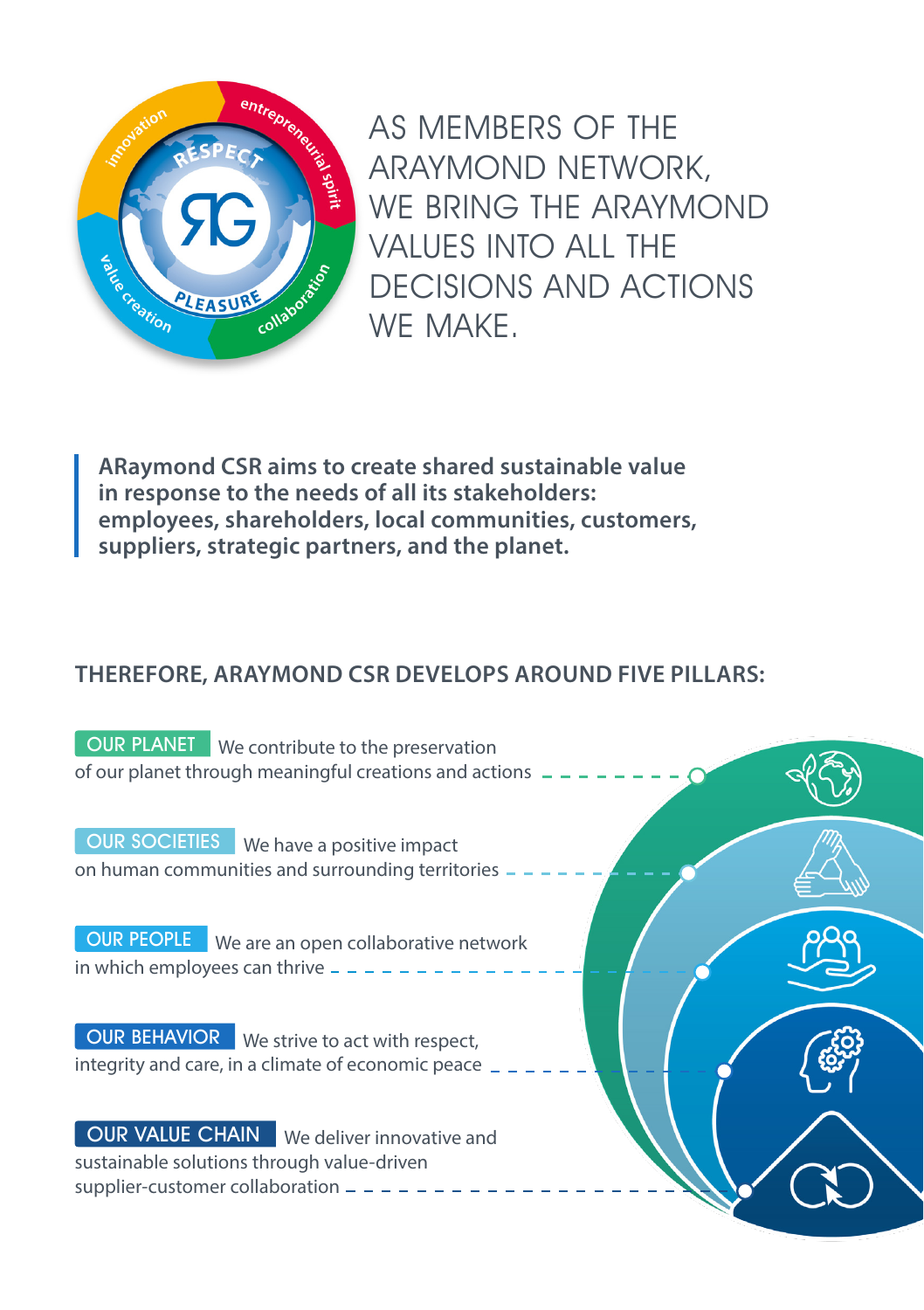#### **MINIMIZING OUR ENVIRONMENTAL IMPACTS TO PRESERVE OUR PLANET**

- We commit to minimize our environmental impacts, to preserve the ecosystems on which we all depend.
- We develop and deploy structured environmental approaches to climate change mitigation, energy usage, the sustainable use of resources particularly water and input materials, and the prevention of pollution.

## **A CARING ATTITUDE THAT HAS A POSITIVE IMPACT ON OUR SOCIETIES**

- We strive to ensure that all our activities, including those of our partners, are conducted with respect for human rights and free from abusive labor practices, such as forced labor and child labor.
- In each region where we are present, we commit to participate in the socio-economic development of the territories and communities that surround us.

### **THE MOTIVATION AND COMMITMENT OF OUR PEOPLE, ESSENTIAL TO OUR SUCCESS**

- We have high commitments to the health, safety, and wellbeing of employees.
- We embrace and encourage diversity, giving everyone the same opportunity and valuing different opinions.
- We work with management, personnel, and social partners to provide a workplace in which each employee can learn, develop, grow, and flourish. We establish a work environment that brings out the best of each individual.

### **A CULTURE AND CONSCIOUSNESS OF SUSTAINABILITY THAT INSPIRES OUR BEHAVIOR**

- We commit to make the company meaningful and compelling for the next generations.
- We develop a social and environmental conscience among employees. We adopt ways of working allowing everyone to contribute to building a society respectful of humans and nature.
- We acknowledge the importance of compliance with the laws, regulations, and social requirements of the countries in which we operate. We strive to fulfill our responsibilities based on international standards in a spirit of transparency and honesty.

### **A CLOSE COLLABORATION WITH OUR VALUE CHAIN TO INNOVATE FOR SUSTAINABILITY**

- We integrate UN Global Compact principles into our company's supply chain and into the life cycle of our products and services.
- We cultivate an open dialogue and a close collaboration with our suppliers, customers, and business partners, to build up sustainable business models in a win-win environment, with creativity and agility.